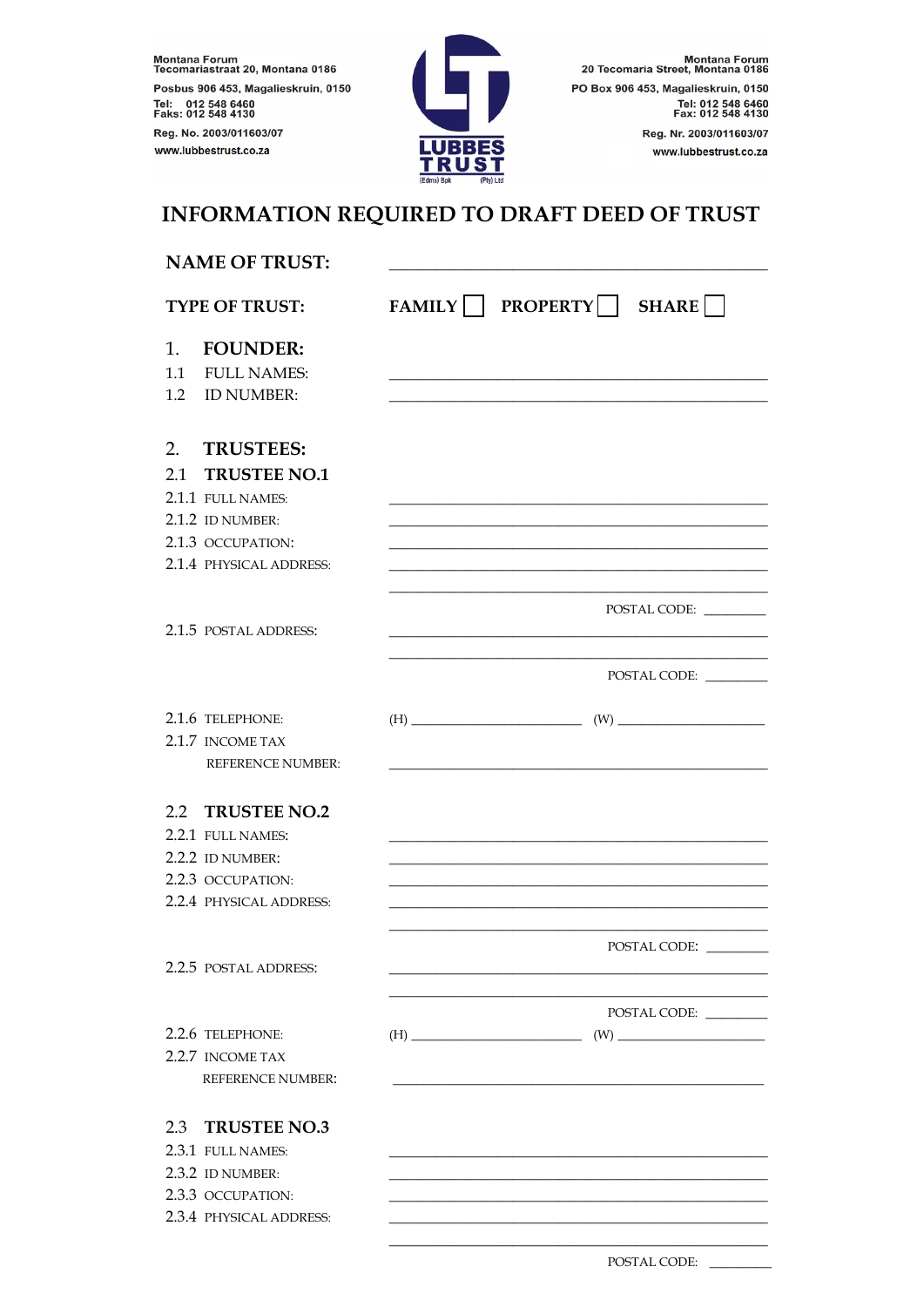| 2.3.5 POSTAL ADRESS:                                                                               |                                                                                                                        |                                                                                                                                                                                                                                                                                                                                                                         |
|----------------------------------------------------------------------------------------------------|------------------------------------------------------------------------------------------------------------------------|-------------------------------------------------------------------------------------------------------------------------------------------------------------------------------------------------------------------------------------------------------------------------------------------------------------------------------------------------------------------------|
|                                                                                                    |                                                                                                                        | POSTAL CODE:                                                                                                                                                                                                                                                                                                                                                            |
| 2.3.6 TELEPHONE:<br>2.3.7 INCOME TAX                                                               |                                                                                                                        | $\text{(H)} \begin{picture}(10,10) \put(0,0){\vector(1,0){100}} \put(15,0){\vector(1,0){100}} \put(15,0){\vector(1,0){100}} \put(15,0){\vector(1,0){100}} \put(15,0){\vector(1,0){100}} \put(15,0){\vector(1,0){100}} \put(15,0){\vector(1,0){100}} \put(15,0){\vector(1,0){100}} \put(15,0){\vector(1,0){100}} \put(15,0){\vector(1,0){100}} \put(15,0){\vector(1,0){$ |
| <b>REFERENCE NUMBER:</b>                                                                           |                                                                                                                        |                                                                                                                                                                                                                                                                                                                                                                         |
|                                                                                                    |                                                                                                                        |                                                                                                                                                                                                                                                                                                                                                                         |
| <b>ALTERNATIVE TRUSTEES</b><br>3.                                                                  |                                                                                                                        |                                                                                                                                                                                                                                                                                                                                                                         |
| 3.1<br><b>FOR TRUSTEE 1</b>                                                                        | <u> 1989 - Johann Barbara, markazar margolaria (h. 1989).</u>                                                          |                                                                                                                                                                                                                                                                                                                                                                         |
| 3.2<br><b>FOR TRUSTEE 2</b>                                                                        |                                                                                                                        |                                                                                                                                                                                                                                                                                                                                                                         |
|                                                                                                    |                                                                                                                        |                                                                                                                                                                                                                                                                                                                                                                         |
| <b>CAPITAL BENEFICIARIES</b><br>$\overline{4}$                                                     |                                                                                                                        |                                                                                                                                                                                                                                                                                                                                                                         |
| (PERSONS ENTITLED TO TRUST ASSETS)                                                                 |                                                                                                                        |                                                                                                                                                                                                                                                                                                                                                                         |
| <b>BENEFICIARIES NO.1</b><br>41                                                                    |                                                                                                                        |                                                                                                                                                                                                                                                                                                                                                                         |
| 4.1.1 FULL NAMES:                                                                                  | <u> 1989 - Johann John Stoff, deutscher Stoffen und der Stoffen und der Stoffen und der Stoffen und der Stoffen un</u> |                                                                                                                                                                                                                                                                                                                                                                         |
| 4.1.2 ID NUMBER:<br>(DATE OF BIRTH IF ID NUMBER IS NOT AVAILABLE)                                  |                                                                                                                        |                                                                                                                                                                                                                                                                                                                                                                         |
|                                                                                                    |                                                                                                                        |                                                                                                                                                                                                                                                                                                                                                                         |
| <b>BENEFICIARIES NO.2</b><br>4.2                                                                   |                                                                                                                        |                                                                                                                                                                                                                                                                                                                                                                         |
| 4.2.1 FULL NAMES:<br>4.2.2 ID NUMBER:                                                              |                                                                                                                        | <u> 1989 - Johann Stein, mars an de British Barbara (b. 1989)</u>                                                                                                                                                                                                                                                                                                       |
| (DATE OF BIRTH IF ID NUMBER IS NOT AVAILABLE)                                                      |                                                                                                                        |                                                                                                                                                                                                                                                                                                                                                                         |
|                                                                                                    |                                                                                                                        |                                                                                                                                                                                                                                                                                                                                                                         |
| <b>BENEFICIARIES NO.3</b><br>4.3<br>4.3.1 FULL NAMES:                                              |                                                                                                                        |                                                                                                                                                                                                                                                                                                                                                                         |
| 4.3.2 ID NUMBER:                                                                                   |                                                                                                                        |                                                                                                                                                                                                                                                                                                                                                                         |
| (DATE OF BIRTH IF ID NUMBER IS NOT AVAILABLE)                                                      |                                                                                                                        |                                                                                                                                                                                                                                                                                                                                                                         |
| <b>4.4 BENEFICIARIES NO.4</b>                                                                      |                                                                                                                        |                                                                                                                                                                                                                                                                                                                                                                         |
| 4.4.1 FULL NAMES:                                                                                  |                                                                                                                        |                                                                                                                                                                                                                                                                                                                                                                         |
| 4.4.2 ID NUMBER:<br>(DATE OF BIRTH IF ID NUMBER IS NOT AVAILABLE)                                  |                                                                                                                        |                                                                                                                                                                                                                                                                                                                                                                         |
|                                                                                                    |                                                                                                                        |                                                                                                                                                                                                                                                                                                                                                                         |
| 4.5 BENEFICIARIES NO.5                                                                             |                                                                                                                        |                                                                                                                                                                                                                                                                                                                                                                         |
| 4.5.1 FULL NAMES:                                                                                  |                                                                                                                        |                                                                                                                                                                                                                                                                                                                                                                         |
| 4.5.2 ID NUMBER:<br>(DATE OF BIRTH IF ID NUMBER IS NOT AVAILABLE)                                  |                                                                                                                        |                                                                                                                                                                                                                                                                                                                                                                         |
|                                                                                                    |                                                                                                                        |                                                                                                                                                                                                                                                                                                                                                                         |
| 5.                                                                                                 |                                                                                                                        | TRUSTEES WHO MUST HAVE SIGHING AUTHORITY ON ALL                                                                                                                                                                                                                                                                                                                         |
|                                                                                                    |                                                                                                                        |                                                                                                                                                                                                                                                                                                                                                                         |
| 6.                                                                                                 | <b>BENEFITTING AGE OF BENEFICIARIES</b>                                                                                |                                                                                                                                                                                                                                                                                                                                                                         |
| 21                                                                                                 | MINIMUM AGE UPON WHICH ASSETS MAY BE TRANSFERRED TO A BENEFICIARY:<br>25                                               |                                                                                                                                                                                                                                                                                                                                                                         |
| <b>TERMINATION DATE OF THE TRUST</b><br>7.                                                         |                                                                                                                        |                                                                                                                                                                                                                                                                                                                                                                         |
| TRUST WILL BE TEMINATED:                                                                           |                                                                                                                        |                                                                                                                                                                                                                                                                                                                                                                         |
| 7.1 ON THE DEATH OF THE SURVIVOR OF THE HUSBAND OR WIFE:<br>7.2 IN THE DISCRETION OF THE TRUSTEES: |                                                                                                                        | NO<br><b>YES</b><br><b>YES</b><br>NO                                                                                                                                                                                                                                                                                                                                    |
|                                                                                                    |                                                                                                                        |                                                                                                                                                                                                                                                                                                                                                                         |

7.3 OTHER: \_\_\_\_\_\_\_\_\_\_\_\_\_\_\_\_\_\_\_\_\_\_\_\_\_\_\_\_\_\_\_\_\_\_\_\_\_\_\_\_\_\_\_\_\_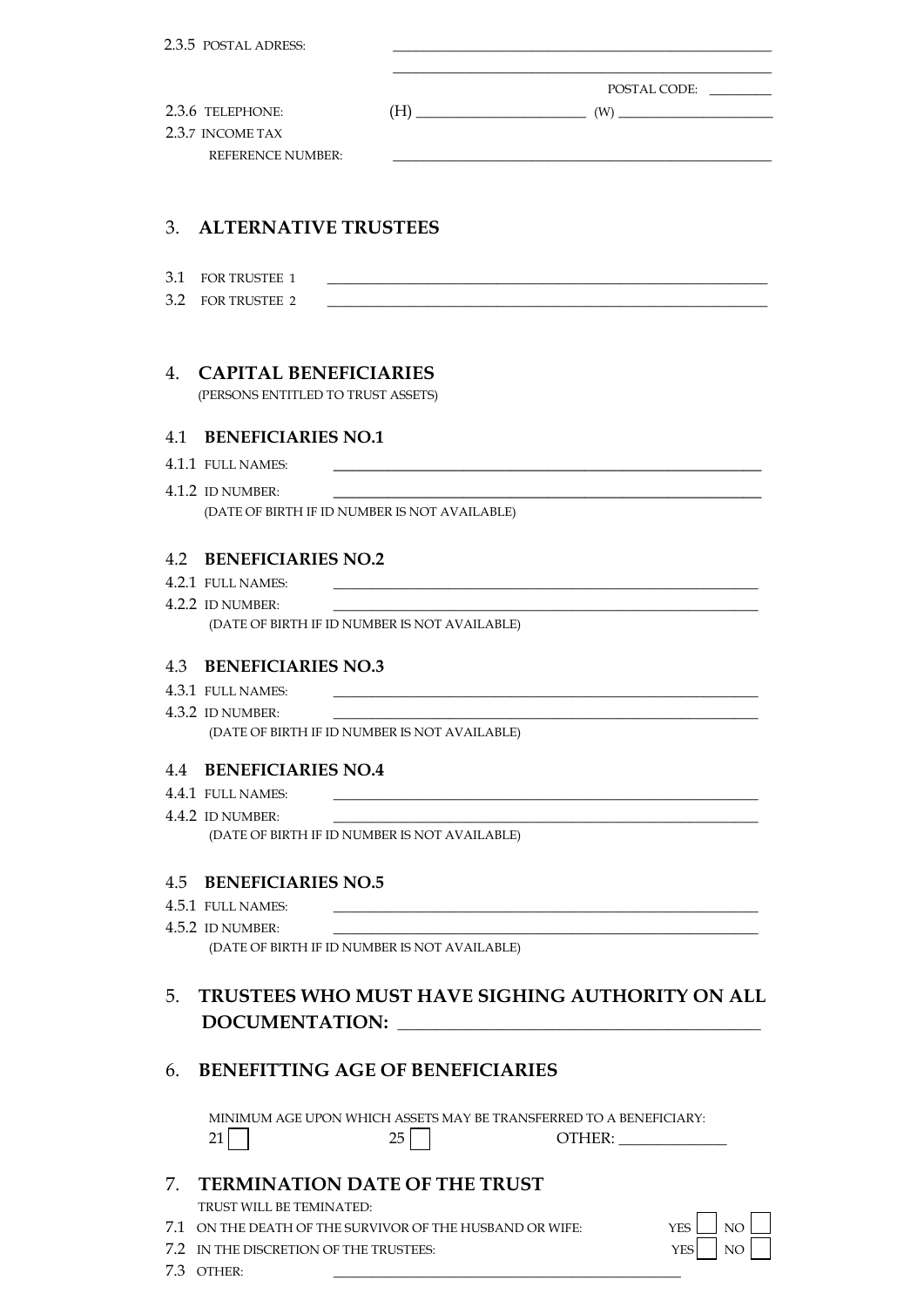## 8. ACCOUNTING OFFICER

INFORMATION REGARDING THE ACCOUNTING OFFICER HEREBY APPOINTED BY THE TRUSTEES IS AS FOLLOWS: NAME OF COMPANY:

|              | NAME OF PERSON RESPONSIBLE:                                   |             |             |
|--------------|---------------------------------------------------------------|-------------|-------------|
|              | <b>POSTAL ADDRESS:</b>                                        |             |             |
|              | TELEPHONE NUMBER:<br>FAX NUMBER:                              |             |             |
|              | <b>SIGNATURE</b>                                              | <b>NAME</b> | <b>DATE</b> |
| 9.           | <b>OTHER INSTRUCTIONS:</b>                                    |             |             |
|              |                                                               |             |             |
|              |                                                               |             |             |
|              |                                                               |             |             |
|              | 10. AGREEMENTS REQUIRED:<br>10.1 FURNITURE<br>10.2 INVENTORY: |             |             |
|              |                                                               |             |             |
| 10.3         | <b>VEHICLES</b><br>10.3.1 DETAILS:                            |             |             |
| 10.4         | <b>IMMOVABLE PROPERTY</b><br>10.4.1 DETAILS:                  |             |             |
|              |                                                               |             |             |
| 11.          | <b>BANK ACCOUNT FOR TRUST TO BE OPENED AT:</b>                |             |             |
| 11.1<br>11.2 | <b>BANK NAME:</b><br><b>BRANCH OF BANK:</b>                   |             |             |